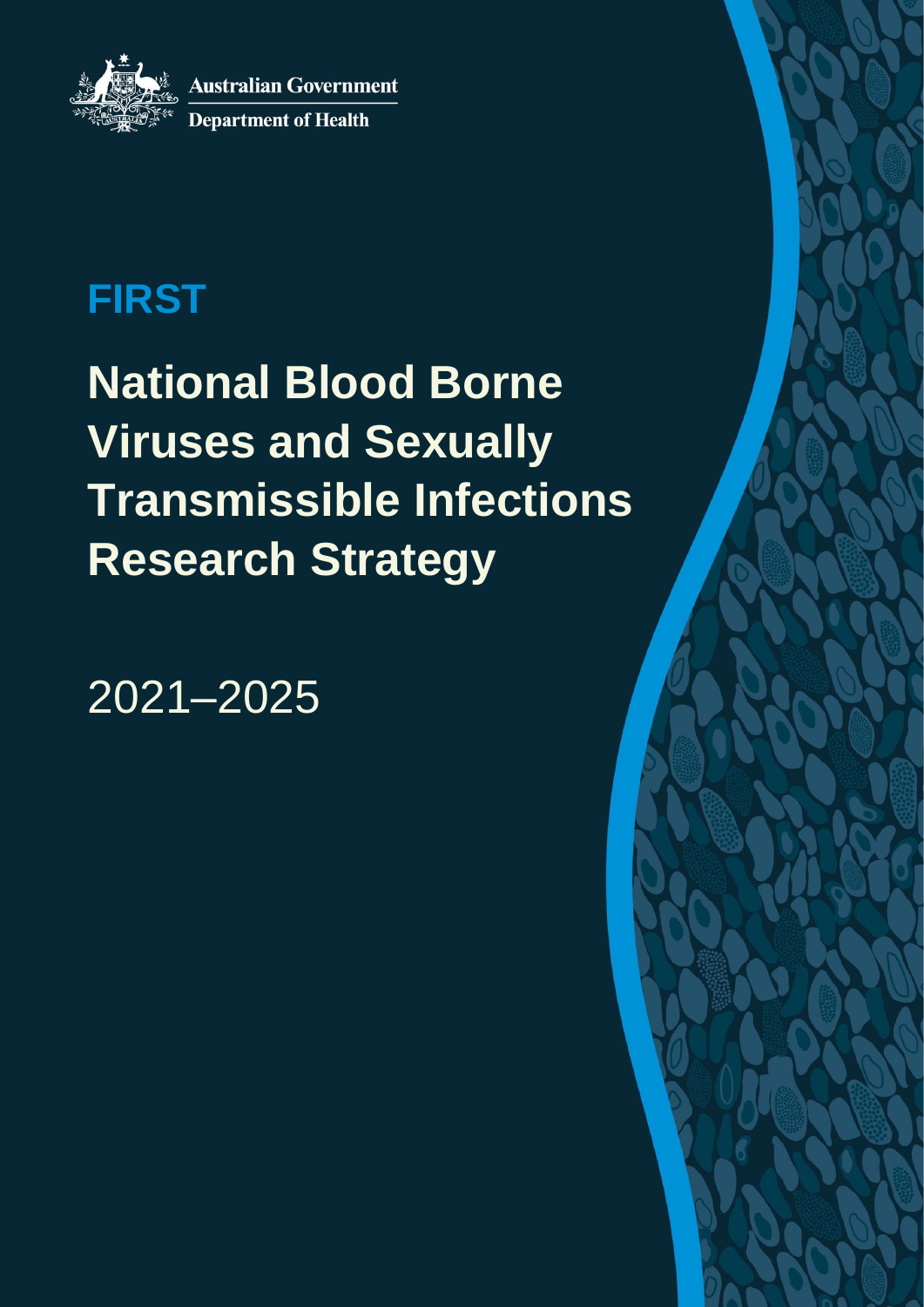**Copyright © 2021 Commonwealth of Australia as represented by the Department of Health** 

**This work is copyright. You may copy, print, download, display and reproduce the whole or part of this work in unaltered form for your own personal use or, if you are part of an organisation, for internal use within your organisation, but only if you or your organisation:**

**(a) do not use the copy or reproduction for any commercial purpose; and**

**(b) retain this copyright notice and all disclaimer notices as part of that copy or reproduction.**

**Apart from rights as permitted by the Copyright Act 1968 (Cth) or allowed by this copyright notice, all other rights are reserved, including (but not limited to) all commercial rights.**

**Requests and inquiries concerning reproduction and other rights to use are to be sent to the Communication Branch, Department of Health, GPO Box 9848, Canberra ACT 2601, or via e-mail to copyright@health.gov.au.**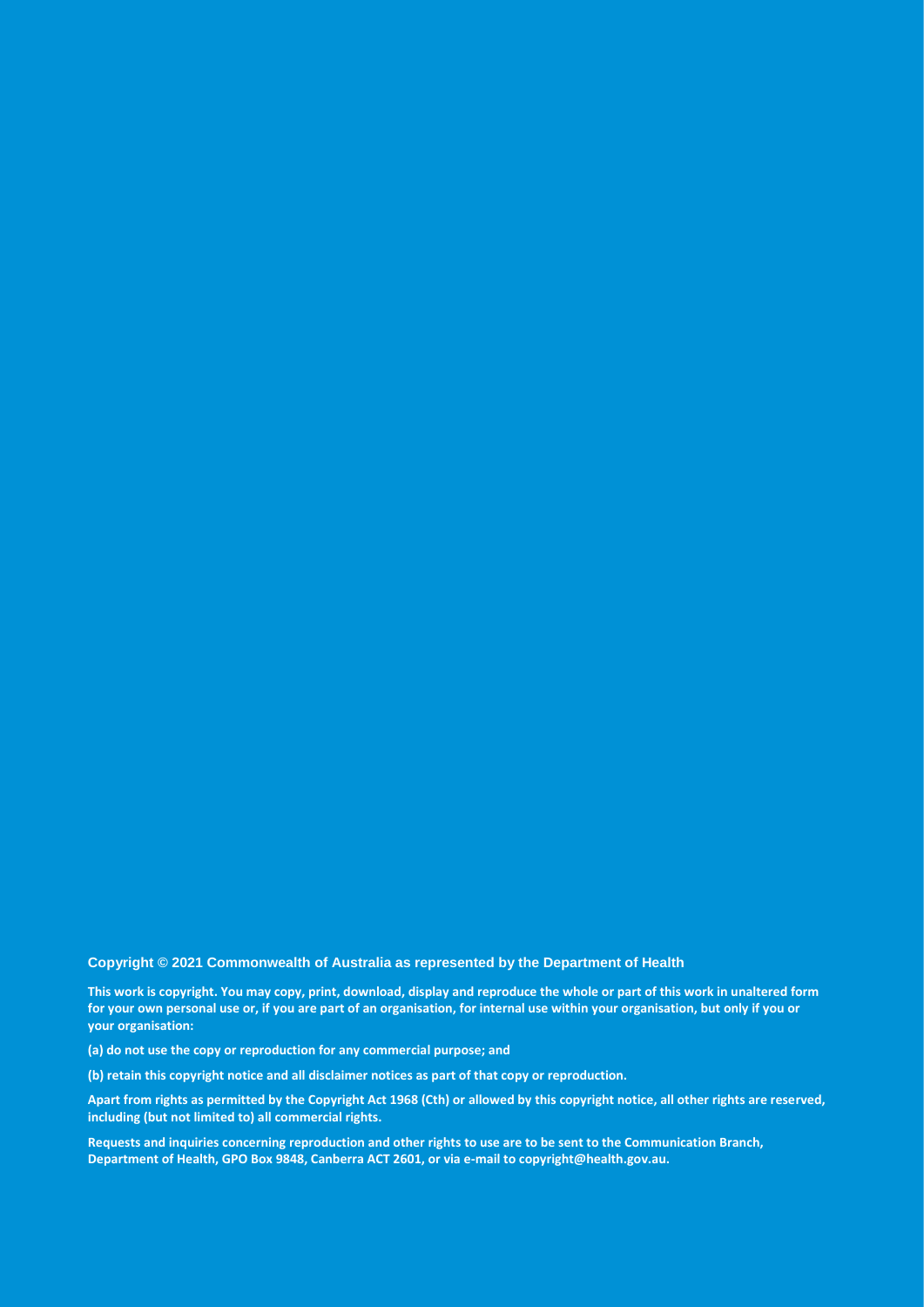### **Foreword**



The First National Blood Borne Viruses (BBV) and Sexually Transmissible Infections (STI) Research Strategy 2021-2025 will ensure that future funded research activities best align with the priorities of the BBV and STI research agenda, and support measurable progress towards the goals and targets of the five National BBV and STI Strategies. Importantly, BBV and STI research will help to focus actions that improve the quality of life for people living with BBV and/or STI, and address barriers to services and supports that affect health seeking behaviours.

The First National BBV and STI Research Strategy will capitalise on the significant progress that has been made in recent years in our responses to BBV and STI. This includes the listing of pre-exposure prophylaxis for HIV prevention, additional HIV treatments, and ensuring the broadest possible access to direct acting antiviral treatments for hepatitis C on the Pharmaceutical Benefits Scheme. Despite this progress, BBV and STI remain significant public health issues.

The National Strategies recognise the considerable work already being progressed collaboratively by governments, communitybased organisations, researchers, health professionals and communities. The success of the National Strategies relies on continuing to build a strong evidence base to better inform our responses, evaluating our approaches to identify what is most effective, and further strengthening our workforce, partnerships and connections to priority populations. There is a critical need to improve knowledge and awareness of BBV and STI to identify emerging issues and challenges. Maintaining our momentum is essential – we now have the potential to considerably advance our response across some critical areas and inform future health policy.

The development of the First National BBV and STI Research Strategy has highlighted the significant collegiality and commitment of all stakeholders to strengthen our BBV and STI response. With this foundation, Australia can continue to strive to achieve great things, and build on our reputation as a world-leader in both research and practice.

Hurt

The Hon Greg Hunt MP Minister for Health and Aged Care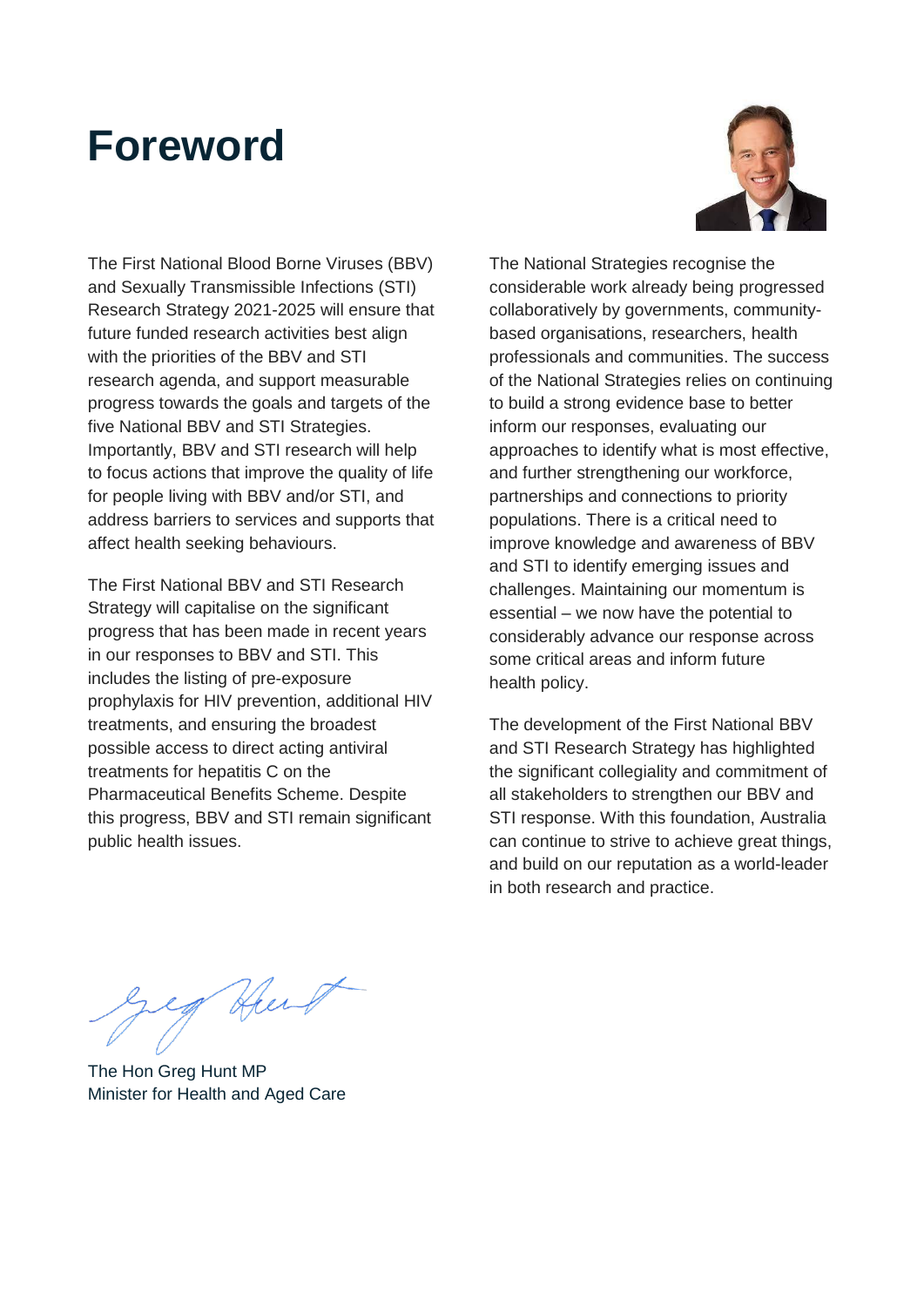### **Contents**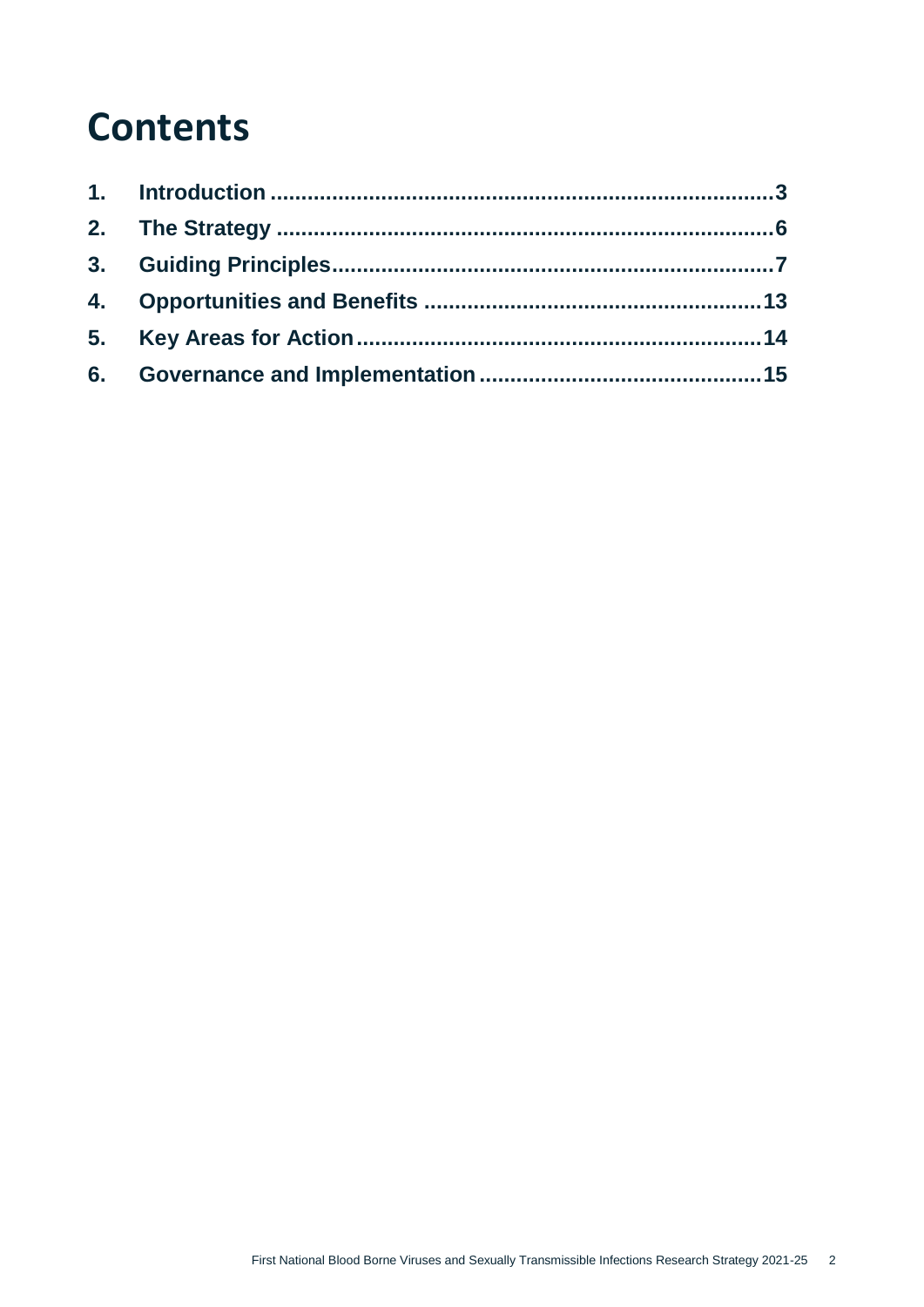# <span id="page-4-0"></span>**1. Introduction**

The five National Blood Borne Viruses (BBV) and Sexually Transmissible Infections (STI) Strategies<sup>1</sup> set the direction for Australia's continuing response, and represent the commitment of Australian governments, researchers and health and community organisations to address the impact of BBV and STI on the Australian community.

The First Blood Borne Viruses and Sexually Transmissible Infections Research Strategy 2021 –-2025 (the Strategy) aims to support nationally relevant research and innovation, and capacity building in reducing the incidence and impact of BBV and STI in Australia. The Strategy builds on the considerable work already being progressed collaboratively by governments, communitybased organisations, researchers, health professionals and communities to improve health outcomes for people at risk of, and living with, BBV and STI.

Australia supports the World Health Organization's (WHO) Global Health Sector Strategies on Sexually Transmissible Infections, HIV and Viral Hepatitis 2016–21, which have an overarching goal of eliminating BBV and STI as a public health concern by 2030. Meeting and exceeding the international obligations and targets is a critical part of Australia's response.

The Australian Government supports health and medical research through increased investment and work to strengthen safety and quality across the health system to reduce risks to patients and generate efficiencies. This aims to ensure Australia's health system is better equipped to meet current and future health needs by applying research,

evaluation, innovation, and use of data to develop and implement integrated, evidence-based health policies.

Responses to BBV and STI have been underpinned and strengthened by a partnership approach between the Australian and state and territory governments, community organisations, researchers, health professionals, people at risk of, living with and/or affected by BBV and STI. Supported by continued investment from governments, high quality and rigorous research conducted by the national centres of research excellence and other organisations is critical to Australia's robust response to BBV and STI.

The ambitious targets and goals outlined in the five National Strategies (the National Strategies) will continue to guide Australia's efforts to significantly reduce the transmission of BBV and STI, increase rates of diagnosis, and improve access to prevention, harm reduction, treatment and care services. The National Strategies also include guiding principles to support a high quality, evidencebased and equitable response to BBV and STI. They are drawn from Australia's efforts over time to respond to the challenges, threats and impacts of hepatitis B, hepatitis C, HIV, and STI. Importantly, they also focus on improving the quality of life for people living with BBV and STI, addressing the barriers to services and supports that affect health seeking behaviours and overall access.

<sup>1</sup> Third National Hepatitis B Strategy 2018-2022 Fourth National STI Strategy 2018-2022 Fifth National Hepatitis C Strategy 2018-2022

Fifth National Aboriginal and Torres Strait Islander BBV and STI Strategy 2018-2022 Eighth National HIV Strategy 2018-2022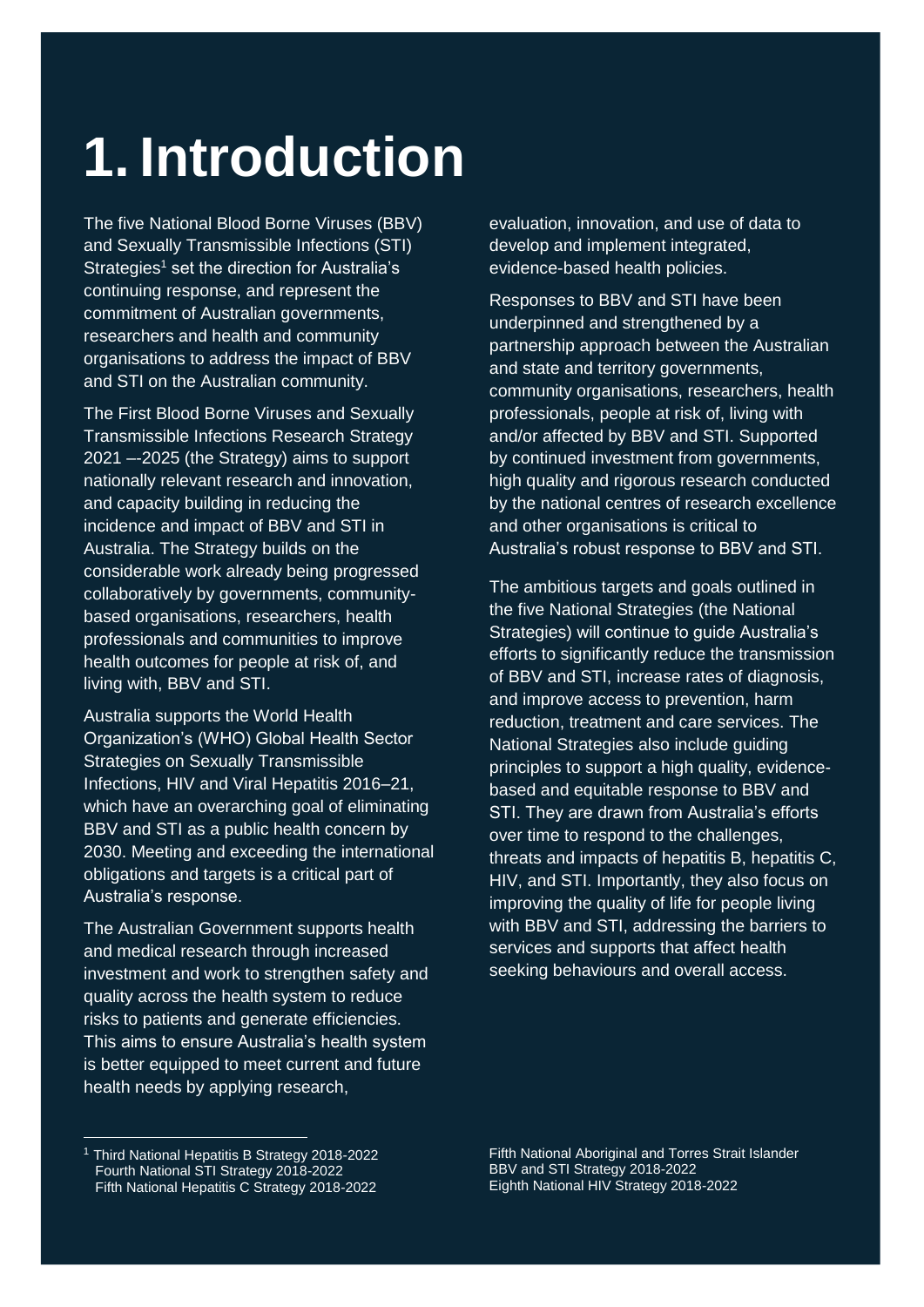This includes stigma and discrimination experienced by marginalised and priority populations including:

- Aboriginal and Torres Strait Islander people
- culturally and linguistically diverse populations
- people who inject drugs and/or living with HIV, hepatitis B and/or hepatitis C
- sex workers
- gay men and other men who have sex with men
- trans and gender diverse populations
- people in custodial settings or history of incarceration.

### **Significance of BBV and STI Research**

Australia has continued to make significant progress in the prevention and management of BBV and STI. However, diseases like hepatitis B, hepatitis C, HIV, syphilis, gonorrhoea, human papilloma virus (HPV) and other sexually transmissible infections remain significant public health issues. Persistent and emerging issues, such as antimicrobial resistance among key STI and human T-cell lymphotropic virus type 1 (HTLV-1) also require an ongoing and concerted effort.

Social, behavioural, epidemiological and clinical research is important in developing a strong evidence base for managing and preventing BBV and STI in the community. Research is an essential part of the health system, spanning a pipeline from concept to laboratory through to translational and implementation research, clinical and social application, and community benefit.

Policy relevant research needs to be responsive to changing evidence and emerging issues and be aligned to support the delivery of government's strategic goals. Continuous improvement of data collection and systems is also important to better

support a comprehensive understanding of BBV and STI in Australia. This includes understanding the social drivers that influence the rates of and responses to BBV and STI, evaluating surveillance data to monitor the impact of prevention interventions and harm reduction approaches, and identifying trends of concern and gaps in the current response.

Conducting independent research to inform, improve and monitor government policy is a challenge for both policy makers and researchers alike. The use of research in policy development can be encouraged by enabling timely access to relevant data and research findings, encouraging interaction between policy makers, healthcare providers, researchers, affected communities and consumers, and increasing individual and organisational capacity to use research.

The *Ottawa Charter for Health Promotion* provides the framework for effective actions under this Strategy. It facilitates the active participation of affected communities and individuals to increase their influence over the determinants of their health, and the formulation and application of laws and public policies to support and encourage healthy behaviours and respect for human rights. The Australian and international community expects research to be conducted responsibly, ethically and with integrity. The *Australian Code for the Responsible Conduct of Research* articulates the broad principles that characterise an honest, ethical and conscientious research culture. It establishes a framework for responsible research conduct that provides a foundation for high-quality research, credibility and community trust in the research endeavour.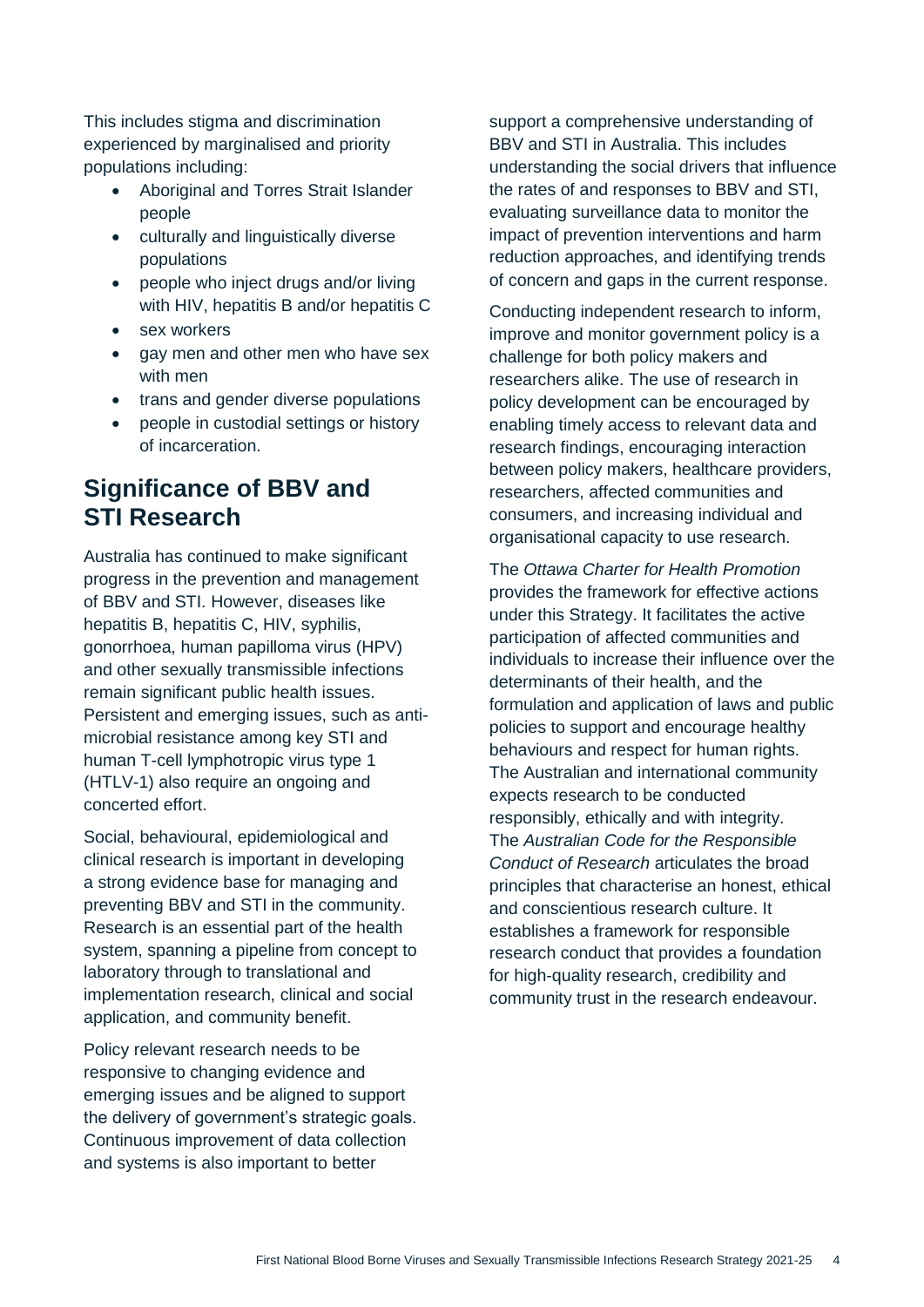Close collaborations between research agencies and funders, such as government and knowledge users<sup>2</sup>, have been shown to be effective in generating policy-relevant research, particularly where funders are involved in decisions that drive the strategic directions of the program to deliver on priority outcomes. Partnerships between researchers, health professionals, and community and peer-led organisations are essential and valuable. Such organisations are often the first to identify cultural influences, social interactions, demographics of priority populations, and changes in behaviours due to their direct contact with affected communities and are therefore critical to a research-driven targeted response.

The Australian Medical Research and Innovation Strategy 2016–2022 identifies and articulates a number of challenges facing the health and medical research sector in Australia, including the BBV and STI landscape. These challenges need to be addressed, through applied and social research, to reduce the morbidity, mortality and impact of disease, and in turn lift and accelerate the social, health and economic gains to be made from research at individual and population levels.

 $\overline{a}$ 

trainee, health practitioner, policy maker, educator, decision maker, health care administrator, national peak organisation, community organisation, person living with or at risk of BBV and STI and affected community, private sector organisation, or media outlet.

<sup>2</sup> knowledge user is defined as an individual who is likely to use knowledge generated from research to make informed decisions about health research, health policies, programs and/or practices. A knowledge user can be, but is not limited to, a researcher, research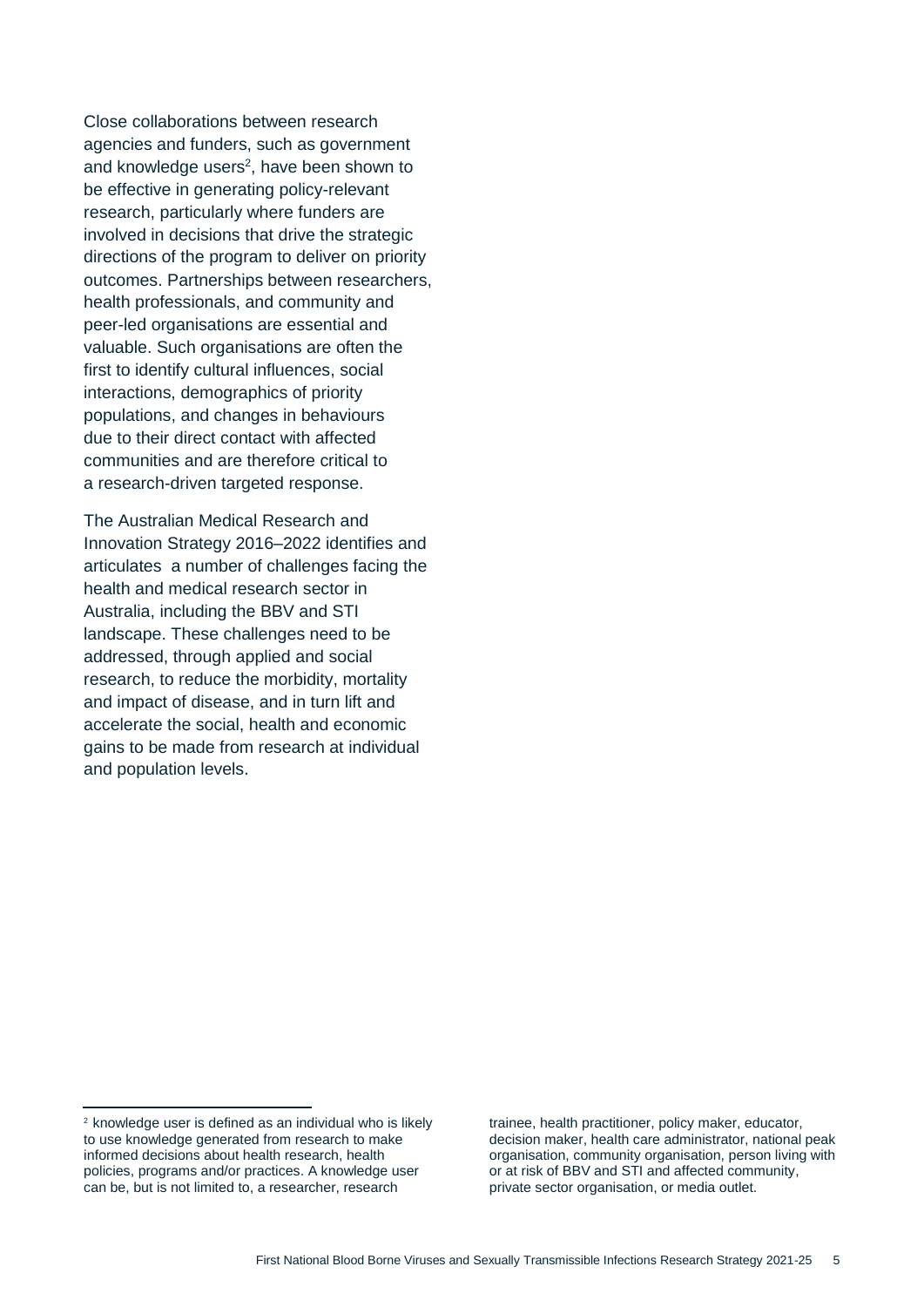# <span id="page-7-0"></span>**2. The Strategy**

**The Strategy sets out the aims and objectives of the multi-disciplinary research activities undertaken within Australia and supports the implementation of the five National BBV and STI Strategies by identifying challenges, barriers and opportunities to achieve the agreed goals and targets. The Strategy also identifies a series of Guiding Principles that have the potential to advance the BBV and STI policy landscape and increase the community use of research, creating greater impacts on prevention and diagnosis of infections, treatment and care of people living with infection. It will also address social barriers i.e. stigma and discrimination, thereby improving health outcomes both now and into the future.** 

The Strategy builds on the substantial advances that have been made in BBV and STI research programs over the last 20-30 years, through sustained investments made by Australian governments, in research conducted by National Centres of Research Excellence and other organisations.

### **Aim**

To guide BBV and STI research and innovation to effectively inform the implementation of priority actions outlined in the five National BBV and STI Strategies, focused on reducing morbidity, mortality, stigma and discrimination, increasing access to new biomedical interventions and improving quality of life and health outcomes for people living with, or at risk of, BBV and STI.

### **Objectives**

- Embed and foster research and innovative program design that directly addresses and implements goals and targets in the five National BBV and STI Strategies.
- Generate a holistic evidence base, informed by multi-disciplinary research, to guide policy development and codesigned health promotion, prevention strategies, and health services and programs.
- Address gaps in data and knowledge to identify emerging issues and challenges, and inform future priorities, meet new challenges and develop effective health policy.
- Drive collaboration and linkage across research programs, and encourage future adoption of research outcomes in policy and practice.
- Support a continuum of service delivery (i.e. Community and peer-led prevention interventions, diagnosis, treatment, care and social support services) to maximise impact and improve population health outcomes.
- Improve the impact of BBV and STI research to inform effective social and health policies and programs.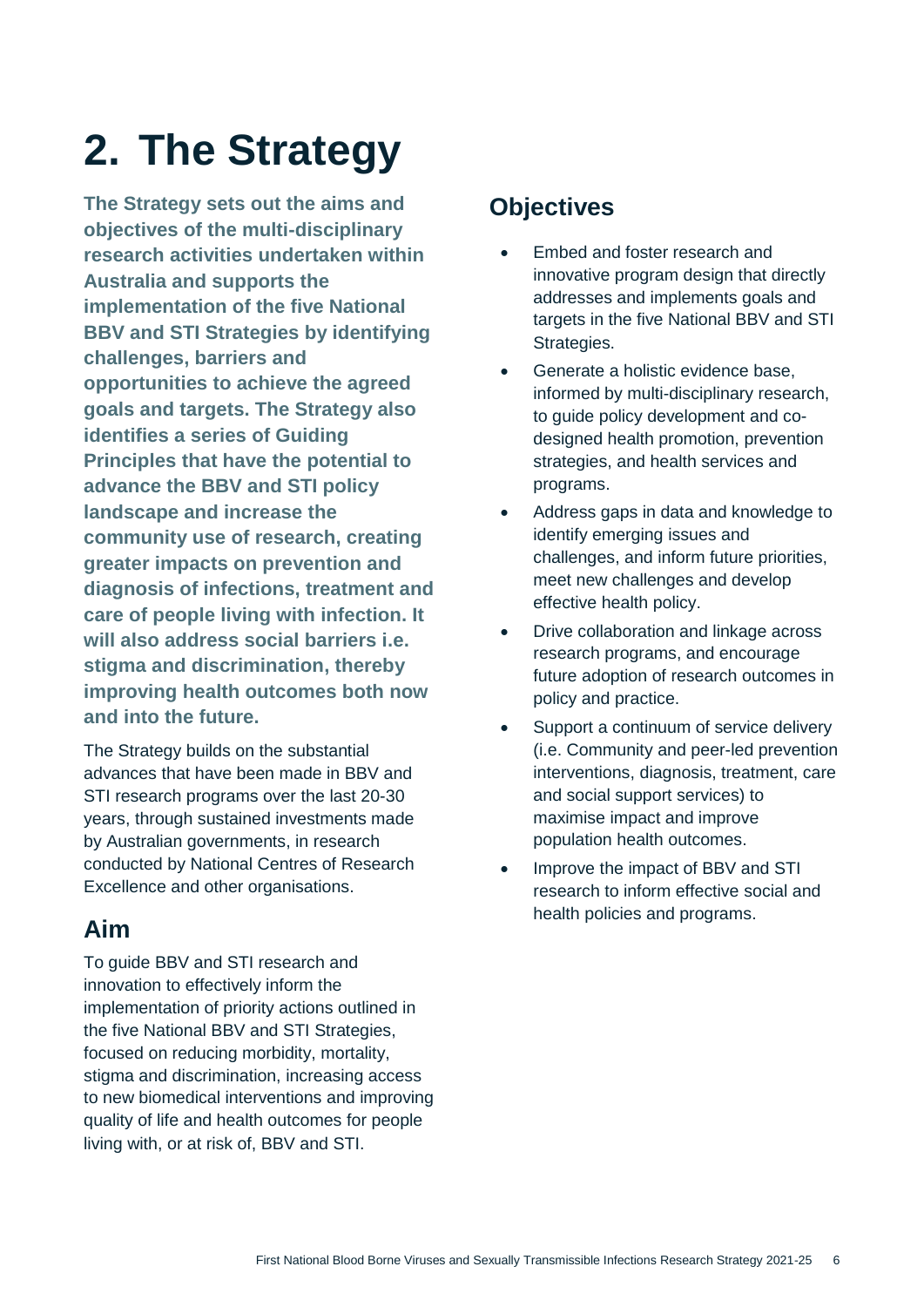# <span id="page-8-0"></span>**3. Guiding Principles**

**The four guiding principles provide a framework for identifying BBV and STI research priorities:**

- **1. Translation:** focus on translation and implementation of research and innovation in the BBV and STI landscape to reform services and systems.
- **2. Data and infrastructure:** build on the strong evidence-base to identify and address gaps in knowledge and integrate BBV and STI translational, epidemiological, behavioural, clinical and social research to inform future health policies and programs, and ensure linkage and alignment with priority areas of action.
- **3. Health services and systems:** to discover, trial and evaluate innovative and sustainable models of healthcare to support the continuum of prevention interventions and care services for people at risk of or living with BBV and STI.
- **4. Capacity and collaboration:** encourage collaboration between researchers, research centres, health providers, community partners and peer-led organisations, and key stakeholders focusing on policy and practice solutions.

### **Translation**

The elimination of BBV and STI as a public health concern requires new technologies and innovative approaches informed by up-to-date research and evaluation. It also requires effective engagement with affected persons and their communities to address longstanding disparities and issues such as stigma and discrimination, the current lack of treatment and prevention activities in custodial settings, and challenges in connecting with marginalised and priority populations.

There have been a number of advances in the prevention and treatment of BBV and STI in recent years. Some of note are:

- the advent of and unrestricted access to new direct acting antivirals (DAA) for curative treatment of hepatitis C and methods for monitoring antiviral resistance
- the widespread availability of antiretroviral drugs to reduce the risk of transmission and prevent acquisition of **HIV**
- access to and successful rollout of a highly efficacious vaccine for managing the prevalence and prevention of hepatitis B, particularly improving uptake among Aboriginal and Torres Strait Islander people
- point-of-care tests for HIV, hepatitis C and STI, which have been instrumental in providing same-day testing and treatment for vulnerable and marginalised populations
- dried blood spot testing for HIV and hepatitis C, allowing self-testing among target populations
- the introduction of Gardisal®9, which protects against nine types of human papilloma virus
- the use of pathogen genomics and molecular epidemiology to enhance the public health response.

High-quality research from a broad range of perspectives (clinical, epidemiological, social, and behavioural), has guided the development and implementation of these advances. However, there is scope for further research and innovation in practice to support the optimal adoption and scale-up by identifying novel ways to engage the BBV and STI affected communities and remove barriers to diagnosis, testing and treatment uptake.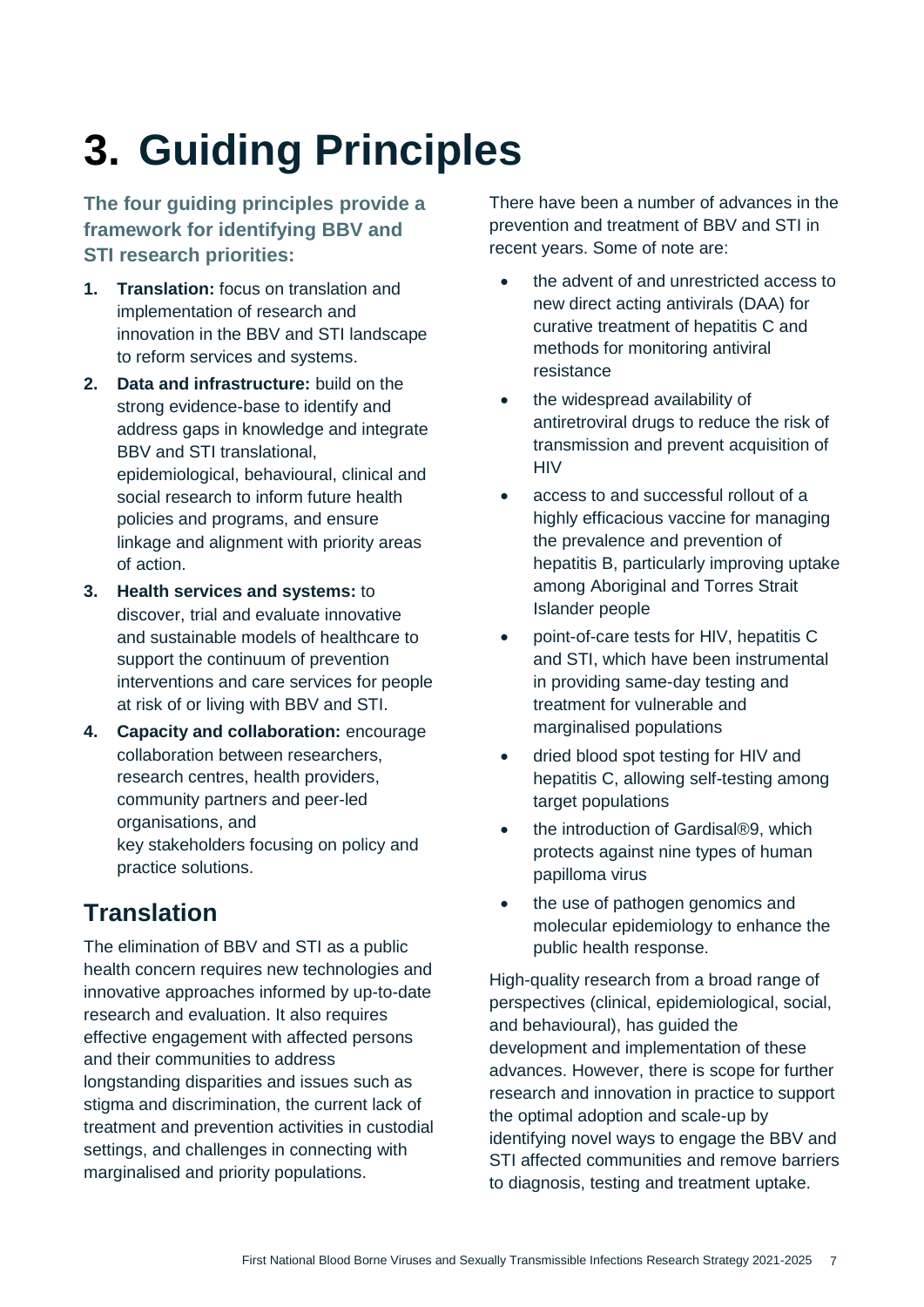Ongoing research and innovation is required along the entire continuum of BBV and STI prevention, education, health promotion, diagnosis, and treatment, cure and care services. This includes research that supports targeting, simplifying and adapting services and programs with community needs, removing barriers to accessing care, and supporting entry into care and retention.

Innovation is not only required to develop new technologies, interventions, improved models of care and other approaches, but is also a key to nationwide scale-up of existing interventions proven to be effective and to use existing tools more efficiently; adapting them for different populations, settings and purposes. Research that delivers new methods to avoid wasteful interventions, adopts best practice and fosters information exchange will allow community organisations and clinicians to benchmark with peers and lead to continuous quality improvement. This includes the importance of data analyses, mathematical modelling and health economics research and assessment of the efficiency of interventions at delivering outcomes.

Innovation in new diagnostics, prevention interventions, vaccines and curative treatments for BBV and STI will enhance impact and lead to improved health outcomes for people living with at risk of, or living with BBV and STI. Despite the major advances in the safety, potency and acceptability of medicines and regimens, a number of areas remain where improvements are required and possible. For example, the current approach to treatment for chronic hepatitis B infection is complex, reflecting a risk-benefit approach driven by the lack of an effective curative regimen. Also, while the advent of directacting anti-virals that cure hepatitis C infections has been highly successful, there remains an urgent need for a prophylactic vaccine for the prevention of HIV and hepatitis C, to help reach elimination targets set by the WHO in Australia and globally. Additionally, one of the major barriers to advancing BBV

and STI control and prevention is the lack of reliable, low-cost, point-of-care tests, particularly in rural and remote communities, and access to safe and effective self-tests.

Research is measured as having impact when research findings are translated and implemented to inform, drive and evaluate effective social policies and health programs. Most health systems are faced with high demand but have a limited budget with which to provide the necessary services. A costeffectiveness analysis can help determine the best use of limited funds available to promote health, optimise prevention interventions and care to maximise value for money. Transforming and communicating the purpose and role of BBV and STI research and effectively marketing its products and services to target marginalised and priority populations, including through knowledge translation will lead to positive clinical behavioural and societal changes.

#### **Data and Infrastructure**

The National BBV and STI Strategies are critical in guiding Australia's ongoing health sector and community response, significantly reducing the transmission of BBV and STI, improving clinical management, and reducing the impact of infection, stigma and discrimination. The costs of these interventions are assumed to be shared across different parts of the health sector. However, the total costs of implementation to achieve the goals and targets set out in the five National Strategies are unknown.

Costing data, drawn from research across demographic and population estimates, including the costs of stigma, discrimination, human rights and legal issues, must be reviewed and an evaluation of future costs provided to Government. This will help inform and build on the existing evidence-base, and translate research and costing data into future investments from different levels of government in the BBV and STI landscape.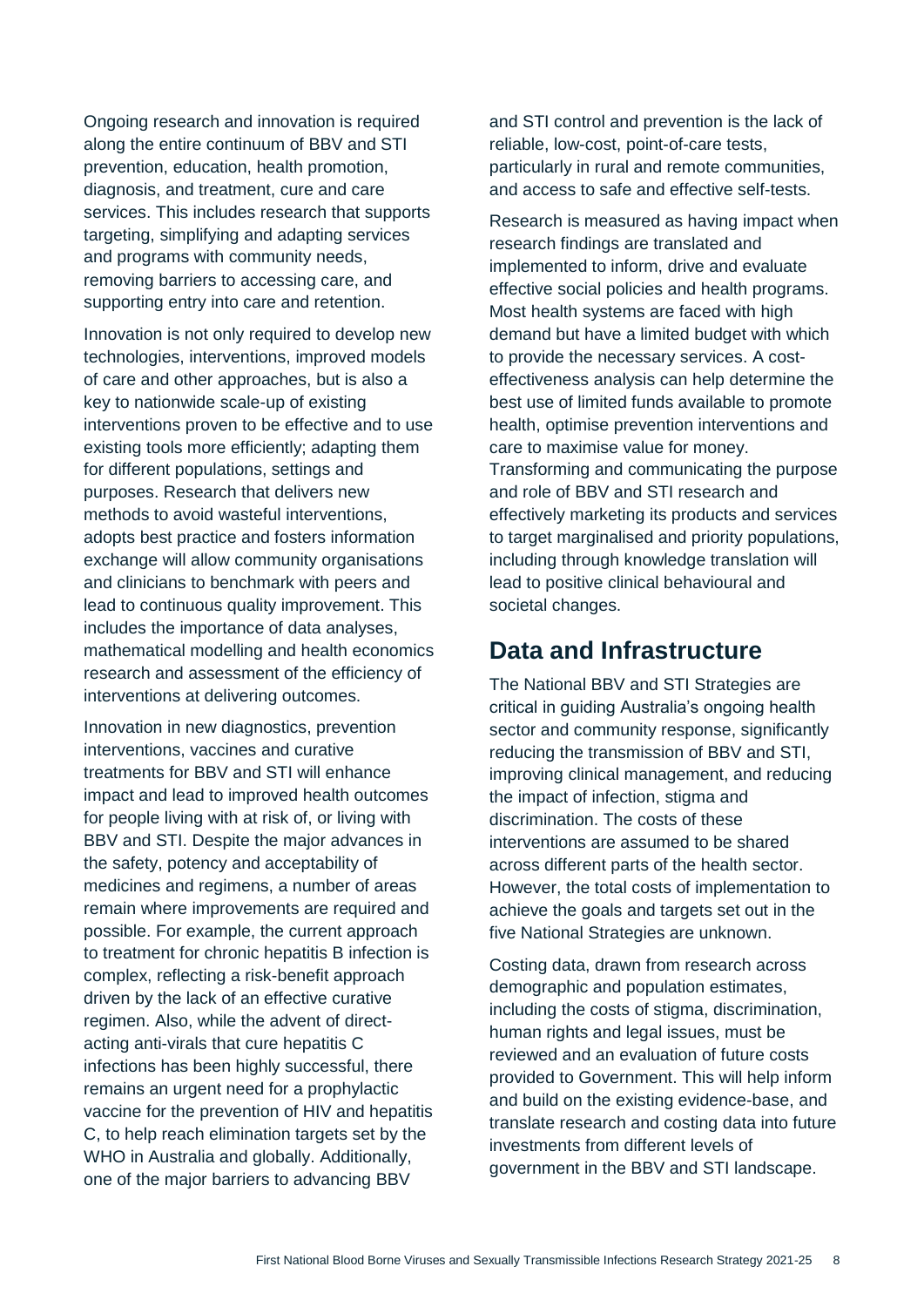Continuous improvement of data collections and systems is important to support a comprehensive understanding of BBV and STI in Australia. Cost-effective and systematic solutions, including the better use of existing data linkage resources, are required to facilitate continued improvement in the completeness of reporting and accuracy of estimates for notifiable BBV and STI in Australia. This will build on the strong evidence-base, and the ongoing surveillance and monitoring frameworks that are used to integrate BBV and STI data to support healthcare delivery, service improvement and best practice.

Accurate data that are easily accessible in a timely fashion are critical to responsive research. This Strategy will support development and application of new methodologies and opportunities for the research and analysis of factors that lead to the transmission of BBV and STI as well as the testing and evaluation of policies and interventions to improve health outcomes. Specialised research methods capable of collecting meaningful data about population groups that are often too small to be visible in population datasets are needed to understand community and cultural drivers of BBV and STI transmission and opportunities for prevention and enhanced intervention engagement at the local level. This includes research to:

- identify gaps in policy and practice, and deliver tools to inform, monitor and evaluate population health responses to BBV and STI. There is a need to improve the timeliness and consistency of data and knowledge at the national and state and territory levels to better support completeness and comparability
- improve the level of detail and granularity of collected data to better identify trends and issues of concern in relation to specific priority and subpopulations. Data, where ethically permissible, should be appropriately

disaggregated to the regional, community and facility levels by age, sex, population and location to better understand subnational epidemics, assess performance along the continuum of BBV and STI services and guide more focused investments and services

 improve reporting of Aboriginal and Torres Strait Islander status in clinical and pathological settings i.e. all relevant data and administrative collections including pathology request forms, laboratory results and disease notifications.

An integrated national data framework, linking and providing access to clinician and community captured data and surveillance information, will improve the effectiveness, efficiency, and quality and safety of clinical service delivery to people living with BBV and STI and yield benefits for consumers, the community and the broader health system. It will also allow a more accurate assessment of the cascades of care, and evaluation of the quality of monitoring and care provided to people living with BBV and STI.

This research will not only address gaps in existing data but will also identify, examine and evaluate key changes in the epidemiology of BBV and STI within priority populations, emerging issues and concerns and influences on people's decisions with respect to risk taking and seeking testing, treatment and care.

Any data and infrastructure improvements, however, will need to adhere to the *National Statement on Ethical Conduct in Human Research (2007)* and best practice governance along with the jurisdictional guidelines on cultural security and competency.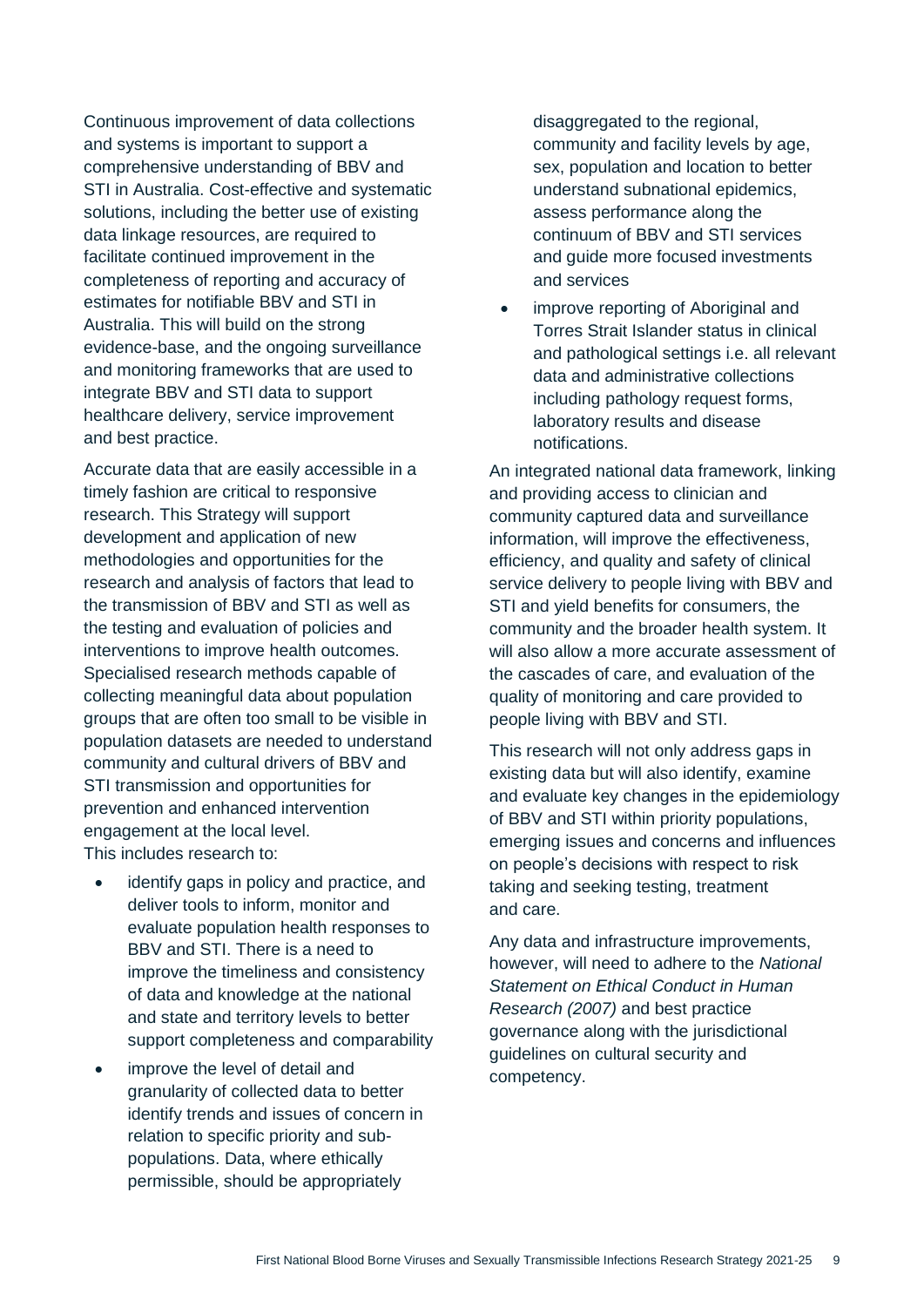Social research plays a significant role in investigating the experiences and needs of priority populations, and supports the targeting and outreach of services and programs. Responding to the BBV and STI epidemics requires an in-depth understanding of where, when, how and among whom new infections are occurring. This includes identifying the social, cultural and structural factors that facilitate transmission of BBV and STI, and individual and community needs and preferences in terms of access to and use of relevant services. Prevention interventions, treatment and care programs can then be prioritised and focused accordingly.

A robust strategic and research led information system that analyses and translates up-to-date research data on BBV and STI into usable information can leverage much needed political commitment. It will also create awareness and advocate for action and resources, to set national targets, plan for a focused response, and implement programs most efficiently in order to achieve greatest impact.

### **Health services and systems**

The National BBV and STI Strategies include priority areas for action designed to support the achievement of goals and targets. Achievement of the WHO 2030 global health targets requires a robust and flexible health system with accessible and effective service delivery models, and timely access to accurate health information. People living with BBV and STI must receive the full range of relevant health services they need along with the prevention initiatives, both within the community and in correctional facilities.

Research must be focused on discovering innovative and sustainable communitycentred models of service delivery, and identifying opportunities to improve patient management systems with a view to encounter future challenges, as well as future costs and benefits.

The inclusion of primary care and affected communities in this research is of utmost importance to encourage well-designed, culturally appropriate and impactful health and social outcomes.

Research is also not complete until the results and findings are reported back to community groups and key stakeholders involved in the research. Ideally a partnership approach should be taken from the conceptualisation stage of research, with meaningful consultation and collaboration prioritised throughout the research timeline. Participants should also have access to the data collected and be empowered to apply the research findings and recommendations. Strengthening research translation to guide interventions at the local and national level will better support the primary care and community sector workforce and ensure equitable and appropriate access to care and services.

A cascade analyses of different populations and settings for BBV and STI to determine the quality of services, service utilisation and acceptability will identify gaps and weaknesses in care services, inform possible remedial actions and help assess the effect of interventions, care and management. More broadly, research into the social context of the lives of service users and those not engaged in care, investigating the specific experiences and needs of marginalised and vulnerable populations will provide insight into effective models of engagement. For example, research indicates that greater integration and linkage of BBV and STI primary care services with other relevant health services (broader sexual and reproductive health, harm reduction and alcohol and other drug use disorders, blood safety, cancer prevention and management, and non-communicable diseases including mental health services) can speed up progress towards key milestones and targets and increase efficiency, access, acceptability and savings.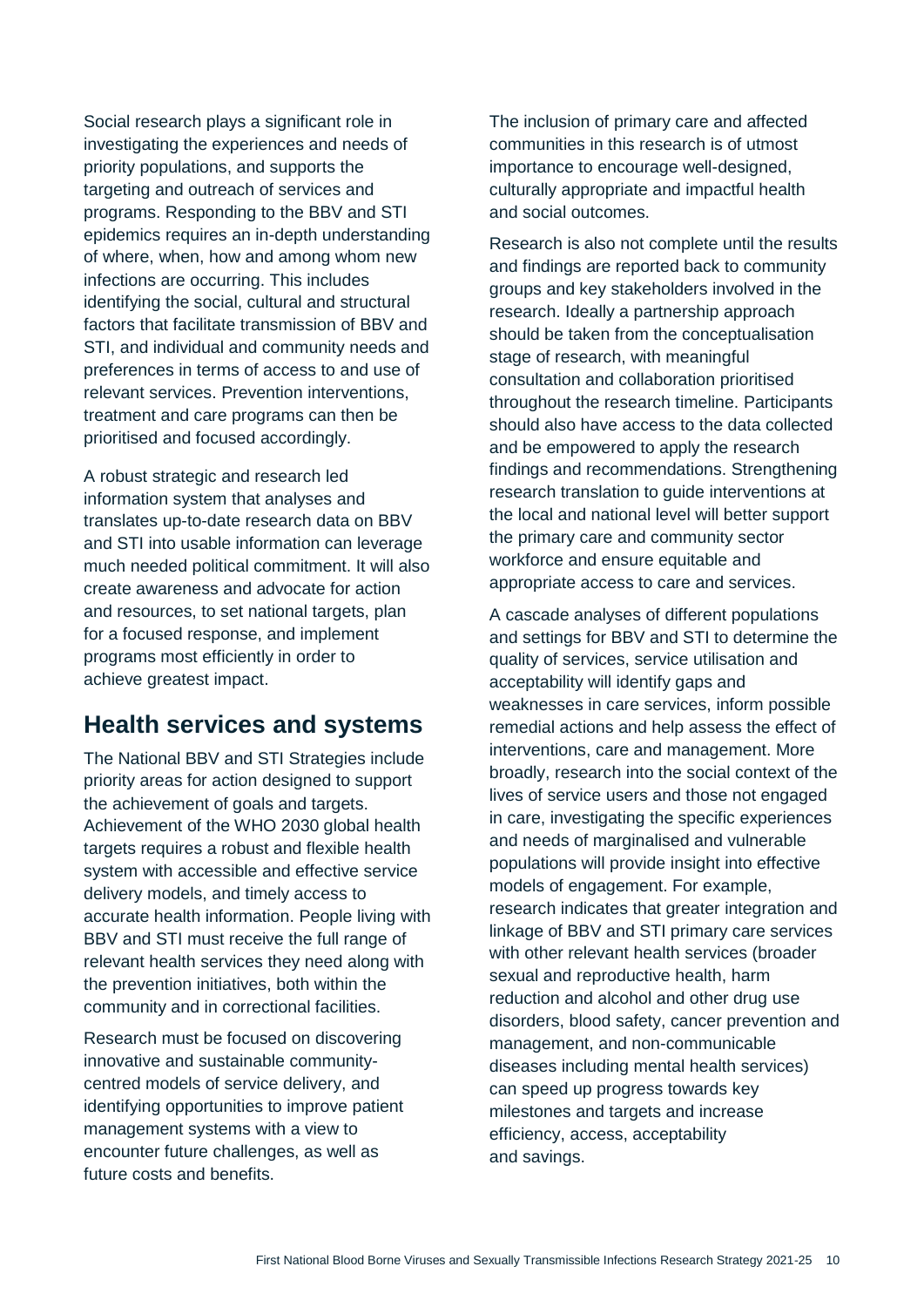Identifying the best methods and approaches for delivering the continuum of BBV and STI services to different populations and in different locations, will help achieve equity, ensure access to quality, and culturally appropriate services, remove barriers to service access and maximise impact. A dynamic and informed community engagement mechanism in BBV and STI research, particularly with priority populations, will also address stigma and discrimination and minimise the impact on the health of people at risk of or living with BBV and STI.

Overall health impact is boosted when service delivery approaches fit the realities and needs of consumers (especially marginalised and priority populations) and end users, explore opportunity costs and minimise inefficiencies, use simplified and standard protocols, and fully engage communities. There are opportunities for further research and innovation in all those respects.

### **Capacity and Collaboration**

The Australian Government encourages research whereby researchers, community organisations, affected communities and policy makers are meaningfully involved in all stages of research priority setting and codesign – from development to application, building an understanding of the way evidence is generated to allow for greater integration between research and the use of evidence. Collaborative BBV and STI research can guide and respond to future health policy and programs. A strong and concerted approach increases the likelihood that research will be timely, co-produced, policy aligned and applied in practice to improve lives and outcomes. This collaboration can occur at inter- and intragovernment levels, within primary care settings, health services, community organisations and research centres, and incorporate meaningful community partnerships and consultation.

Research can sometimes be perceived as an imposition on communities and resources rather than as a means to reduce risk, increase access and service delivery, and improve health outcomes. It is important to develop and foster a research culture in BBV and STI across Australia that embeds research outputs as core business in strategic planning, policy, capacity building and workforce development strategies. Research activities must be valued and recognised as high quality and serving community needs. This will strengthen and enhance research literacy to enable and support national and international collaborations, which will in turn facilitate research translation to benefit research participants.

The success of BBV and STI research depends largely on workforce capacity and talent. Building research and workforce capacity includes enhancing the abilities of individuals, organisations and systems to undertake and disseminate high quality research efficiently and effectively, and the capacity of other sectors and stakeholders to engage with research and utilise knowledge derived from this process. In Australia, workforce capacity in BBV and STI research has been built through long-term investments by governments in research centres so that skills, knowledge and mentorship occurs, and relationships are built across communities and research centres rather than just individual researchers. This has been core to successful community-engaged research in BBV and STI prevention, treatment and care over many decades.

BBV and STI responses in recent years, in Australia and globally, have utilised research breakthroughs in basic science and technologies, and demonstrated that it is feasible to scale-up clinical and public health programs in challenging settings.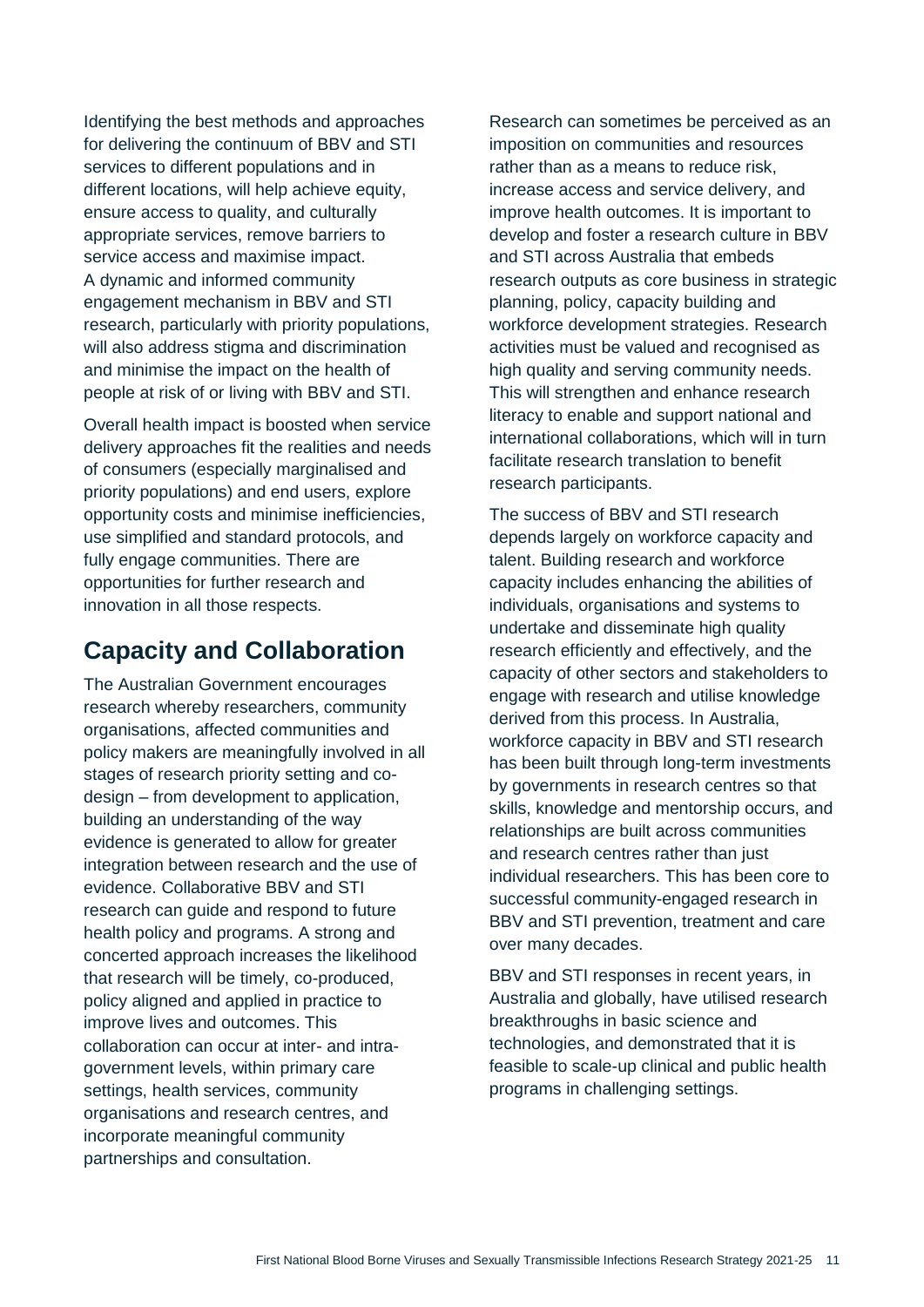It is vital that research be undertaken in partnership with community-based organisations and service providers, and that a partnership approach is always taken in identifying and pursuing research priorities. Research collaboration with affected communities must continue, with the intent to stimulate innovation and effectiveness, as this is crucial to achieve targets and improved health and well-being outcomes. This includes social, behavioural, clinical and structural drivers for and barriers to achieving optimal health outcomes across areas of social impact such as sexual and reproductive health, harm reduction, drug and alcohol use disorders, sex work, mobility and migration, stigma and discrimination, particularly for marginalised and vulnerable population groups.

Research training and skills development should also be integral to the education of all health service providers. Infectious disease modelling, discovery, development, and commercialisation of research cannot occur without appropriate workforce capacity, effective implementation and a means to evaluate the impact this work has on quality of life for people living with or at risk of BBV and STI and the wider community.

The Government is willing to maximise ongoing and effective partnerships and shared goals amongst levels of government, national peak organisations, the clinical workforce, researchers, affected communities and all funding bodies. Through collaboration, researchers can be encouraged to adopt entrepreneurial approaches, test the implementation of science applications, and look for opportunities to deliver tools to inform, monitor and evaluate the population health responses in Australia.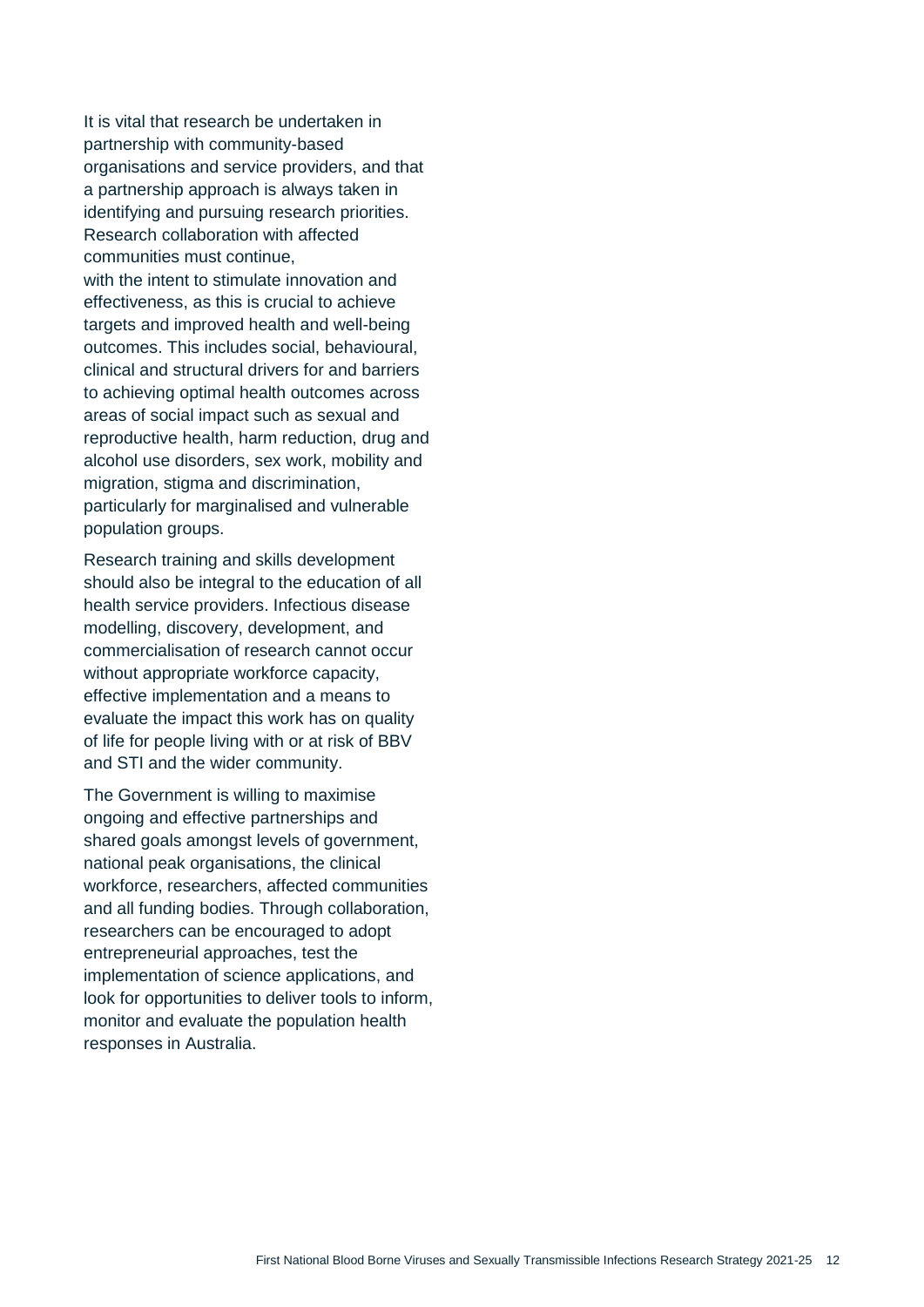## <span id="page-14-0"></span>**4. Opportunities and Benefits**

**Research is vital in both supporting the health system and communitybased organisations towards a tailored BBV and STI response. While research is sometimes invisible to the larger community on the frontline of care, these activities are often operating behind the scenes to make a difference in the type, quality and effectiveness of health services, and the care delivered.**

The National BBV and STI Strategies have capitalised on the significant headway in technological advances, testing, care and treatment approaches that have been made in recent years in response to BBV and STI. The National Strategies for many years have also prioritised high quality and innovative translational, epidemiologic and social research that has enabled us to understand cultural and behavioural drivers of BBV and STI transmission, testing and treatment uptake and engagement in care. Despite efforts, the National Strategies identify trends of concern and gaps in the response. It is critically important to continue to build on the strong evidence base for effectively responding to existing and emerging BBV and STI issues and challenges.

Maintaining a strong multi-disciplinary research agenda to inform and support the implementation of the National BBV and STI Strategies is essential.

The Australian Medical Research and Innovation Strategy 2016–2021 notes that an improvement in health and well-being provides additional benefits to the economy and to society. It:

- enhances productivity gains by avoidance of premature mortality and morbidity
- reduces care, carer and aids costs
- reduces loss associated with government transfers such as taxation revenue forgone and welfare and disability payments.

Targeted BBV and STI research will enable researchers to answer questions about the causes, prevention, treatment, management and minimisation of impact of disease. In doing so, it will also provide comprehensive advice to governments, both at the Commonwealth and state and territory levels, to provide certainty for research funding and longer-term investment in this sector to ensure improved outcomes. Long-term investment in BBV and STI research also has the potential to benefit the quality of research by retaining research expertise and engaging communities in a sustained manner.

Collaborative efforts between communities, organisations, researchers and health professionals offer opportunities to combine the strengths of all partners to identify research priorities of most value to communities, policy and practice.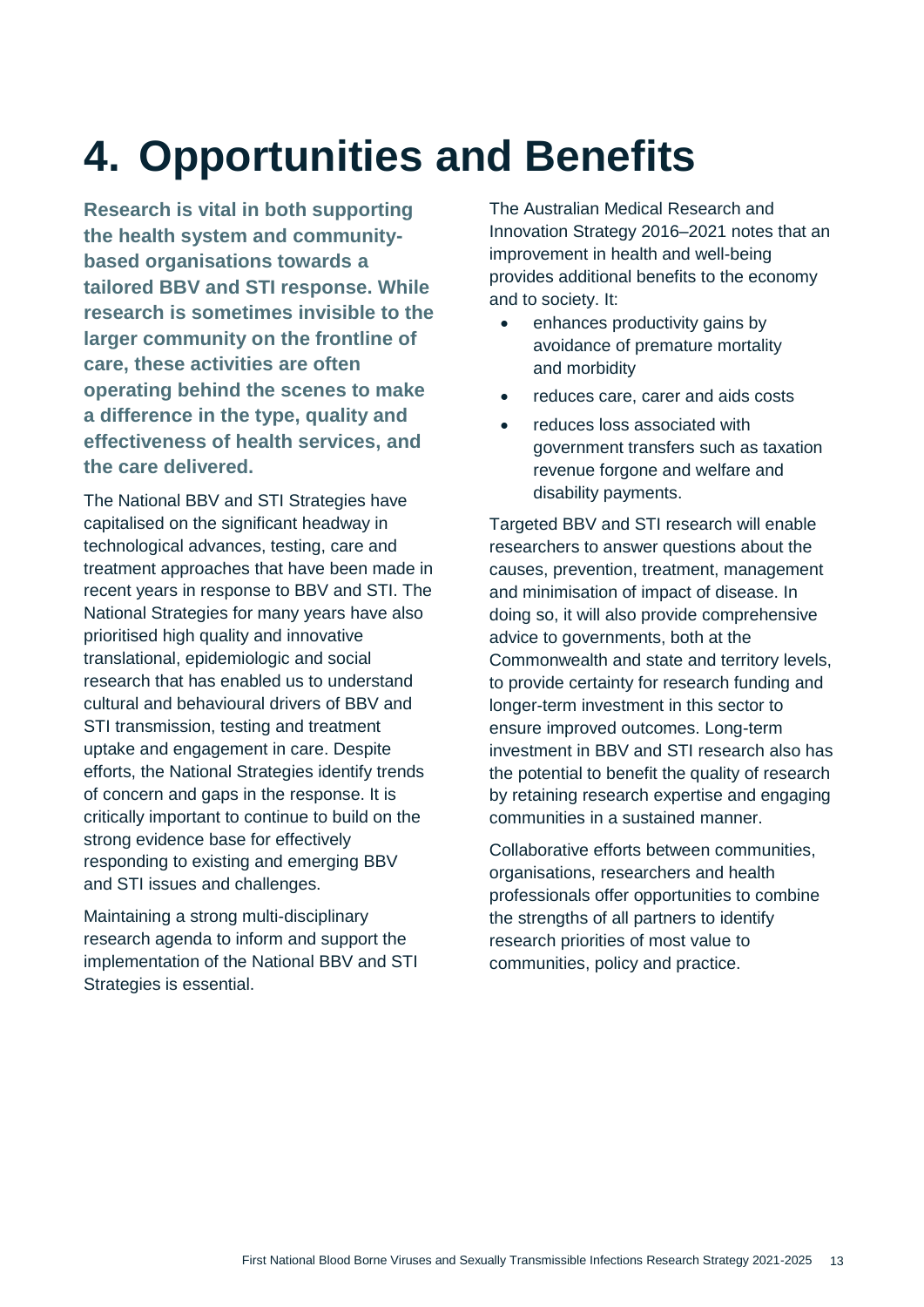# <span id="page-15-0"></span>**5. Key Areas for Action**

**This Strategy provides direction for researchers to define, innovate and accelerate the existing BBV and STI research agenda, requiring the research community to break new ground to:**

- support research that directly addresses the National Strategies targets and uses process and impact evaluation for validation
- address knowledge gaps to build the evidence base to inform future priorities for health policies and programs, and ensure linkage and alignment with priority areas of action
- evaluate processes and impacts to validate proactive and new approaches to BBV and STI prevention, treatment, care, education and health promotion.

--------------------

- deliver new methodologies and curative treatments, use existing tools more efficiently, and to adapt them for different populations, settings and purposes
- encourage translational research aimed at preventing and eradicating BBV and STI
- evaluate the efficiency and affordability of interventions including costeffectiveness analysis, return on investment and budget impact assessment through health economics research.

----------------------

- understand and address the barriers to services and support that affect health seeking behaviours and overall access, e.g. stigma and discrimination experienced by marginalised and priority populations
- promote dynamic and informed community engagement in BBV and STI research, particularly that of priority populations
- encourage pioneering methods of evaluation, and research that validate improved clinical testing and treatment efficacy, leading to improved mortality rates, and quality of life outcomes
- address gaps in research literacy among the BBV and STI sector workforce and support research translation.
- ensure equitable and effective treatment in all health service contexts, recognising the dignity of all, and the right and responsibility of individuals to own and participate in the achievement of their own health goals and outcomes

-------------------

 understand the social contexts that shape or influence health related practice and healthcare engagement

--------------------

 strengthen ongoing effective partnerships and shared goals amongst governments, community sectors, peak organisations, researchers, the workforce, communities and all funding bodies.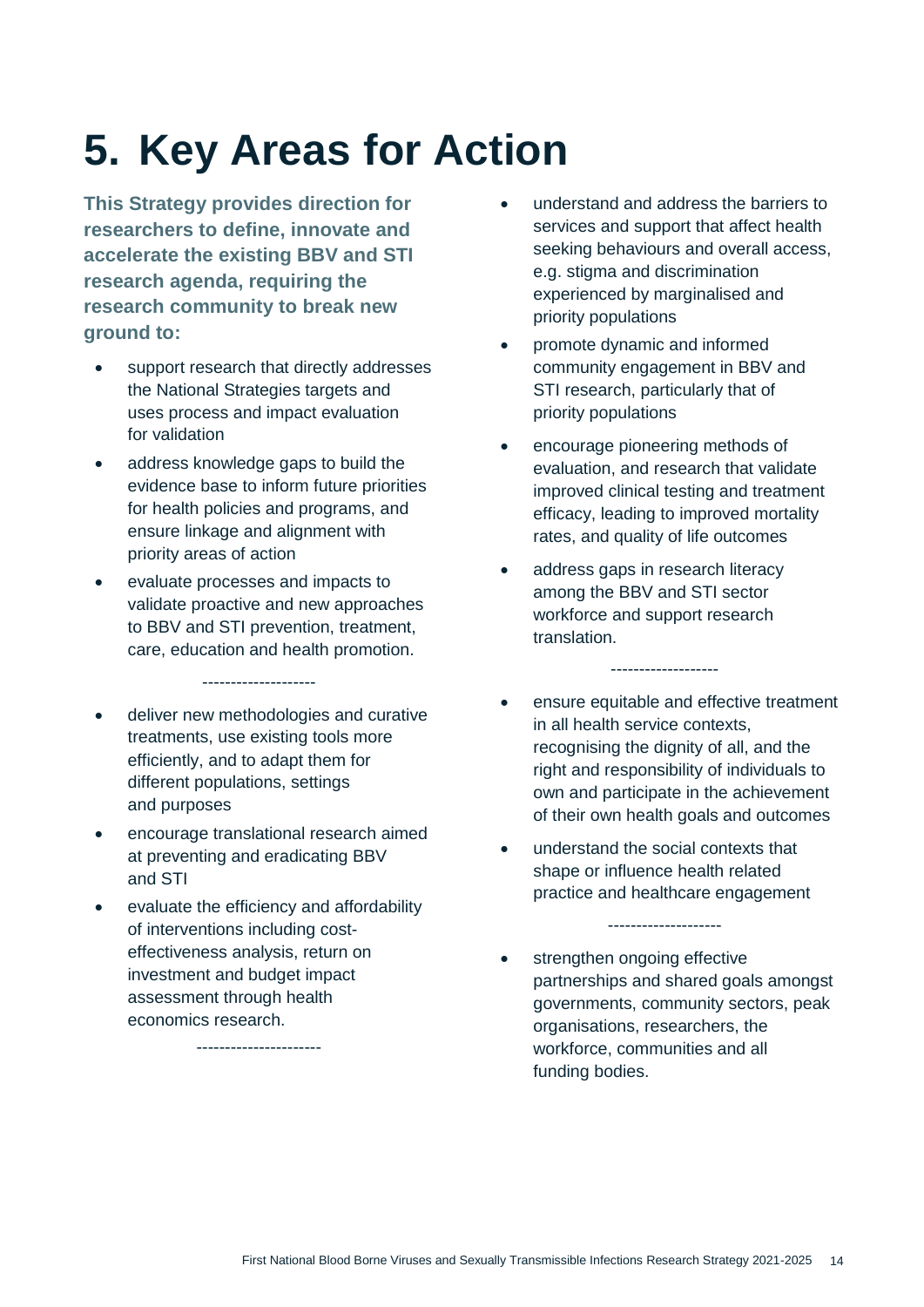### <span id="page-16-0"></span>**6. Governance and Implementation**

**The research and evaluation underpinning the BBV and STI service environment over many years has ensured substantial progress in clinical, personal and social responses to key issues. This has resulted in greater clinical testing and treatment efficacy, population-level effectiveness, more socially informed discourse towards addressing issues such as stigma and discrimination, and increased personal empowerment.** 

The research pathway must follow a targeted approach to improve the availability, appropriateness, effectiveness, efficiency, quality and safety of service delivery to yield substantial benefits for consumers, the community and the health system – one from which future generations will benefit.

The Australian Government is committed to providing strong leadership by working across portfolios, jurisdictions and key stakeholders including community-based organisations to achieve the goals of the National Strategies. The Australian Government Department of Health will ensure that the BBV and STI research agenda remains responsive and transparent and promote translation of research outputs into evidence-based policy and practice.

The Strategy also recognises the considerable work already being progressed and encourages flexibility on how research funds are distributed by Government. This can occur via an approach to market to undertake a limited or open tender process, by an independent expert selection process, or by direct funding to any eligible organisation.

Research entities make a valuable contribution to the promulgation of evidencebased policy. This Strategy defines the process for validating the benefit of funded research towards the implementation of the National BBV and STI Strategies and ensures that research funded by the Commonwealth supports the aims, objectives and targets of the current National Strategies, and beyond.

Grants are widely used to achieve government policy outcomes that support Australia's jobs, growth and innovation. The [Commonwealth Grants Rules and Guidelines](https://www.finance.gov.au/government/commonwealth-grants/commonwealth-grants-rules-and-guidelines) (CGRGs) establish the whole-of-Government grants policy framework, under which noncorporate Commonwealth entities undertake grants administration. The CGRGs contain key legislative and policy requirements, and explain the better practice principles of grants administration.

The seven key principles for grants administration that apply to the grants lifecycle and all grant opportunities are:

- robust planning and design
- collaboration and partnership
- proportionality
- an outcomes orientation
- achieving value with relevant money
- governance and accountability
- probity and transparency

Ensuring that the requirements of the CGRGs are understood and effectively incorporated will ensure that potential grantees best suited to undertake grant activities apply for and receive a grant. This will facilitate the achievement of outcomes that align with the targets and priority areas for action in the National BBV and STI Strategies.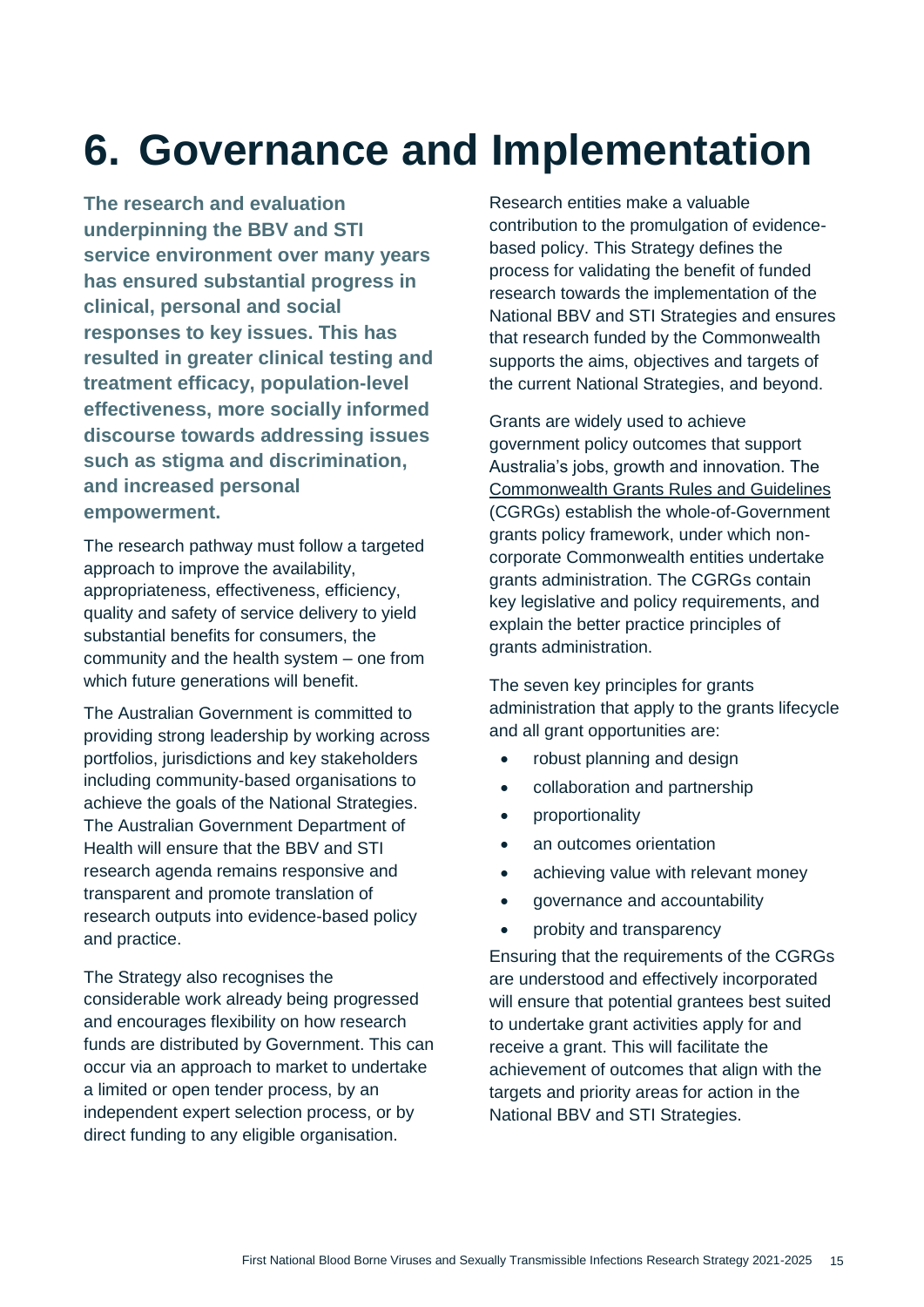The success of this Strategy is contingent on productive partnerships between Commonwealth, state and territory governments, community-based organisations, health professionals and researchers.

Evaluation of effective research programs and policies will also provide a more definitive evidence base and inform the development of subsequent National BBV and STI Strategies. It also aims to enhance the conduct and use of research to advance the BBV and STI policy landscape, thus creating greater impacts on BBV and STI outcomes, both now, and into the future. This will further reduce the rates of morbidity and mortality that impact affected communities and the health system.

The Strategy will be reviewed in 2025, to align with the National BBV and STI Strategies, and ensure alignment with identified goals and targets.

With this foundation, Australia can continue to achieve great things, building on its reputation as a world-leading model of best practice, particularly in BBV and STI research and innovation.